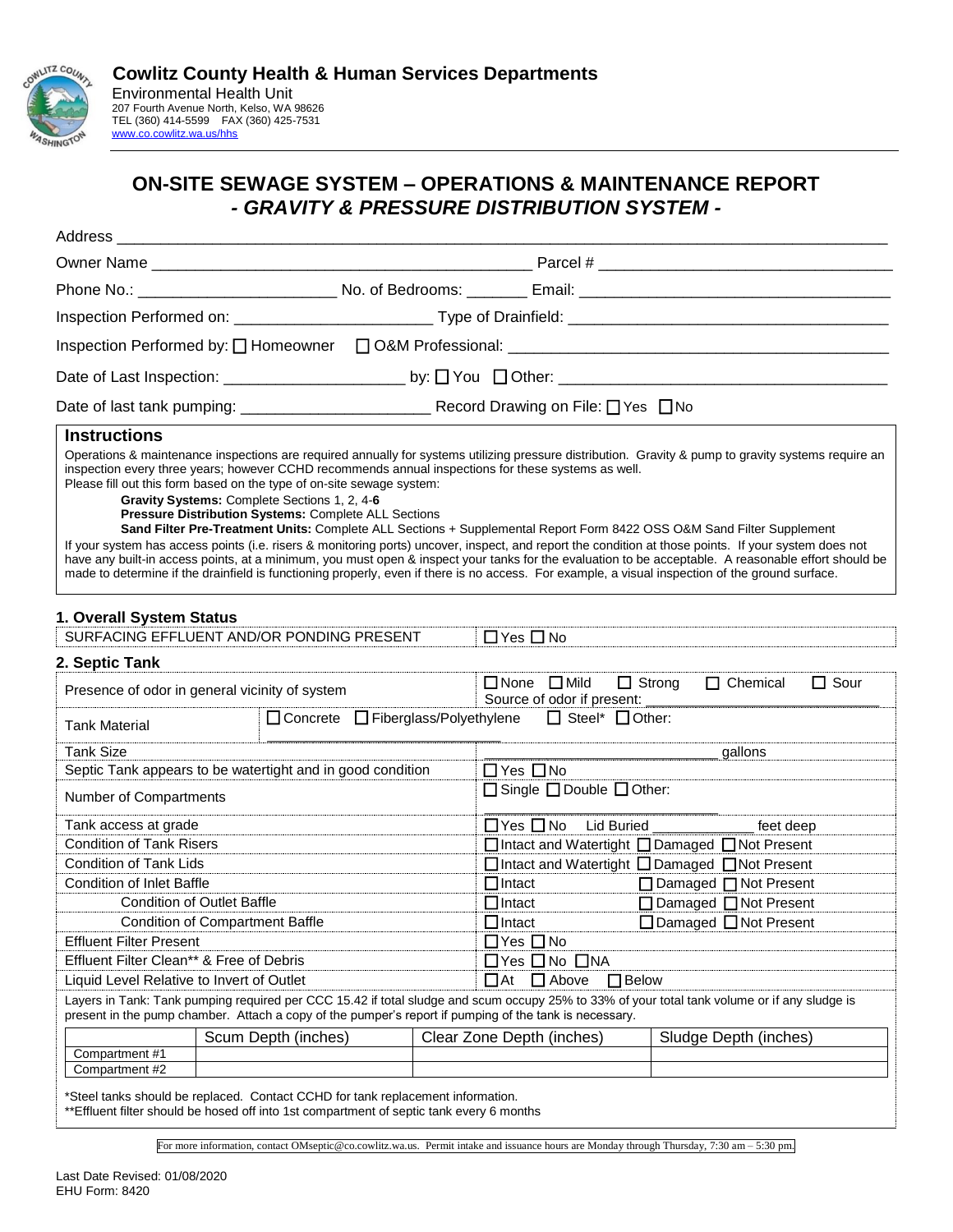# **3. Pump Chamber Status (if applicable)** ☐ **NA**

| <b>Pump Chamber Material</b>                                                                   | $\Box$ Concrete $\Box$ Fiberglass/Polyethylene                                |  |  |
|------------------------------------------------------------------------------------------------|-------------------------------------------------------------------------------|--|--|
| Pump Chamber Size                                                                              | gallons                                                                       |  |  |
| Pump chamber appears to be watertight and in good condition                                    | $\Box$ Yes $\Box$ No                                                          |  |  |
| Pump chamber Access at Grade                                                                   | □ Yes □ No Lid Buried _________<br>feet deep                                  |  |  |
| Condition of Pump Chamber Risers                                                               | $\Box$ Intact and Watertight $\Box$ Damaged $\Box$ Not Present                |  |  |
| Condition of Pump Chamber Lids                                                                 | $\Box$ Intact and Watertight $\Box$ Damaged $\Box$ Not Present                |  |  |
| Scum/Solids present in Pump Chamber                                                            | $\Box$ Yes $\Box$ No<br>Scum depth<br>_inches Sludge depth _<br>inches        |  |  |
| Pump or Siphon Functional                                                                      | $\Box$ Yes $\Box$ No                                                          |  |  |
| Pump controlled by                                                                             | $\Box$ Dose Timer<br>$\Box$ Demand Float                                      |  |  |
| <b>Floats or Bell Sensor Functional</b>                                                        | $\Box$ Yes $\Box$ No                                                          |  |  |
| High water alarm (visual and audible) working                                                  | $\Box$ Yes $\Box$ No                                                          |  |  |
| Electrical Components Sealed & Watertight                                                      | $\Box$ Yes $\Box$ No                                                          |  |  |
| Type of Screen                                                                                 | □ Vault w/basket<br>$\Box$ In-line screen<br>$\Box$ Vault w/filter<br>П<br>ΝA |  |  |
| Screen Clean*** and Free of Debris                                                             | $\Box$ Yes $\Box$ No                                                          |  |  |
| ***Pump chamber screen should be hosed off into 1st compartment of septic tank every 6 months. |                                                                               |  |  |

#### **4. Drainfield Status**

| There are signs of sewage discharge to the surface<br>(Strong odor, damp or spongy ground, excessive vegetation) | $\Box$ Yes $\Box$ No                            |
|------------------------------------------------------------------------------------------------------------------|-------------------------------------------------|
| The area is free from roads, vehicular traffic, structures, etc.                                                 | $\Box$ Yes $\Box$ No                            |
| The area is free from surface water drainage & down spouts                                                       | $\Box$ Yes $\Box$ No                            |
| The dedicated reserve area is protected                                                                          | $\Box$ Yes $\Box$ No                            |
| Surface access to manifold & ball valves                                                                         | $\Box$ Yes $\Box$ No                            |
| <b>Gravity and Pump to Gravity</b>                                                                               |                                                 |
| Surface access to distribution box (d-box) or drop boxes                                                         | $\Box$ Yes $\Box$ No $\Box$ NA                  |
| D-Box or drop boxes are intact and free of solids                                                                | inches                                          |
| Condition of monitoring ports                                                                                    | $\Box$ Intact $\Box$ Damaged $\Box$ Not Present |
| There is abnormal ponding in trenches (greater than 6 inches)                                                    | $\Box$ Yes $\Box$ No $\Box$ NA                  |
| <b>Pressure Distribution</b>                                                                                     |                                                 |
| Surface access to manifold and ball valves                                                                       | $\Box$ Yes $\Box$ No                            |
| Lateral lines flushed and equal distribution verified                                                            | $\Box$ Yes $\Box$ No                            |
| Condition of monitoring ports                                                                                    | $\Box$ Intact $\Box$ Damaged $\Box$ Not Present |
| There is abnormal ponding in trenches (greater than 6 inches)                                                    | $\Box$ Yes $\Box$ No $\Box$ NA                  |

### **5. Existing System Drawing (Complete only if NO record drawing on file with the county)**

Scale:  $1" =$  feet